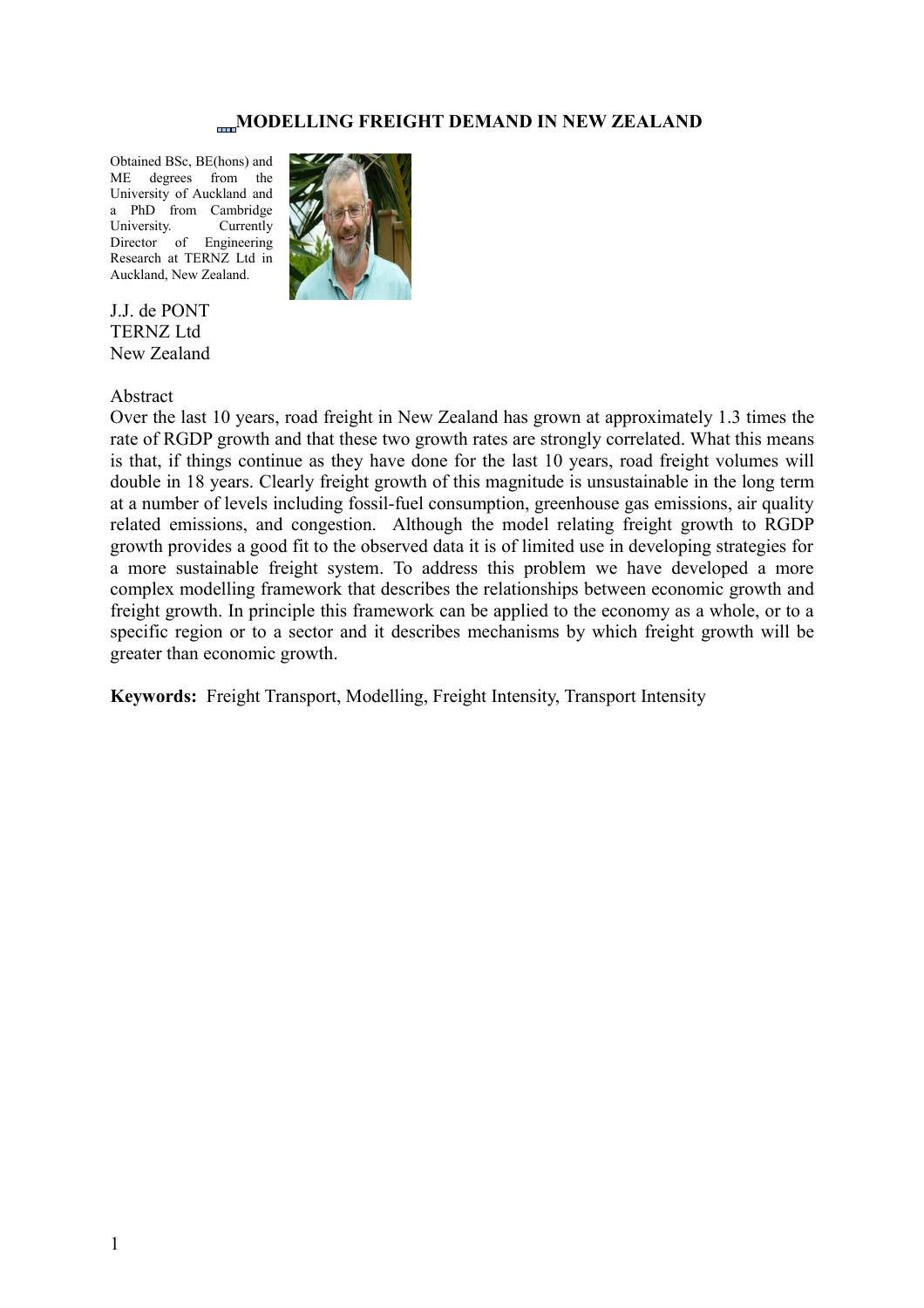#### *1.* **Introduction**

Previous work undertaken at TERNZ (Bolitho et al. 2003; Mackie et al. 2006a) has shown a strong correlation between the growth in road freight and the growth in real gross domestic product (RGDP). These studies used the vehicle-kms (Vkt) of Road User Charges (RUCs) purchased by heavy vehicles as a surrogate for freight volume. The correlation can be written as:

d VktVkt= $\alpha$ d RGDPRGDP (1)

This expression can then be integrated to give:

Vkt=K.RGDP $\alpha$  (2)

The analysis by Mackie used data for the period 1997-2005 and found a very good fit to this equation (r2 = 0.996) with K = 0.0004 and  $\alpha$  = 1.35. What this means is that the growth in road freight volume was 1.35 times the growth in RGDP. More recently we have repeated the analysis with additional data for 2006 and 2007 and the revised value of  $\alpha$  was 1.31 with a slightly improved fit ( $r2 = 0.997$ ). [Figure](#page-1-0) shows the comparative growth between heavy vehicle-kms and RGDP while [Figure](#page-1-1) shows the model fit.

#### <span id="page-1-0"></span>**Figure - Growth in heavy vehicle-kms compared to growth in RGDP 1997-2007.**

Implicit in this model is an assumption that vehicle productivity did not change over the time period spanned by the data, i.e. the relationship between Vkt and freight volumes has not changed. If there has been any change it is likely that the vehicles have become more productive, in which case the freight growth will have been greater than the Vkt growth.

### <span id="page-1-1"></span>**Figure - Heavy vehicle kilometres travelled vs RGDP (1997-2007).**

This growth in road-freight is not the result of shifts from other transport modes. The data on rail freight movements for largely the same period show even higher growth rates (Mackie et al. 2006b). Moreover road freight makes up over 70% of the freight task by tonne-kms and 92% by tonnes moved (Richard Paling Consulting 2008) and therefore dominates any statistics on freight demand. Thus the observed growth in road freight volume reflects the growth in overall freight demand.

Over the 10 year period analysed the growth in RGDP was 37.5% which is equal to an average annual rate of 3.2%. If we assume that the long term average annual rate of growth of RGDP will continue at 3% p.a. and that the relationship between RGDP and road freight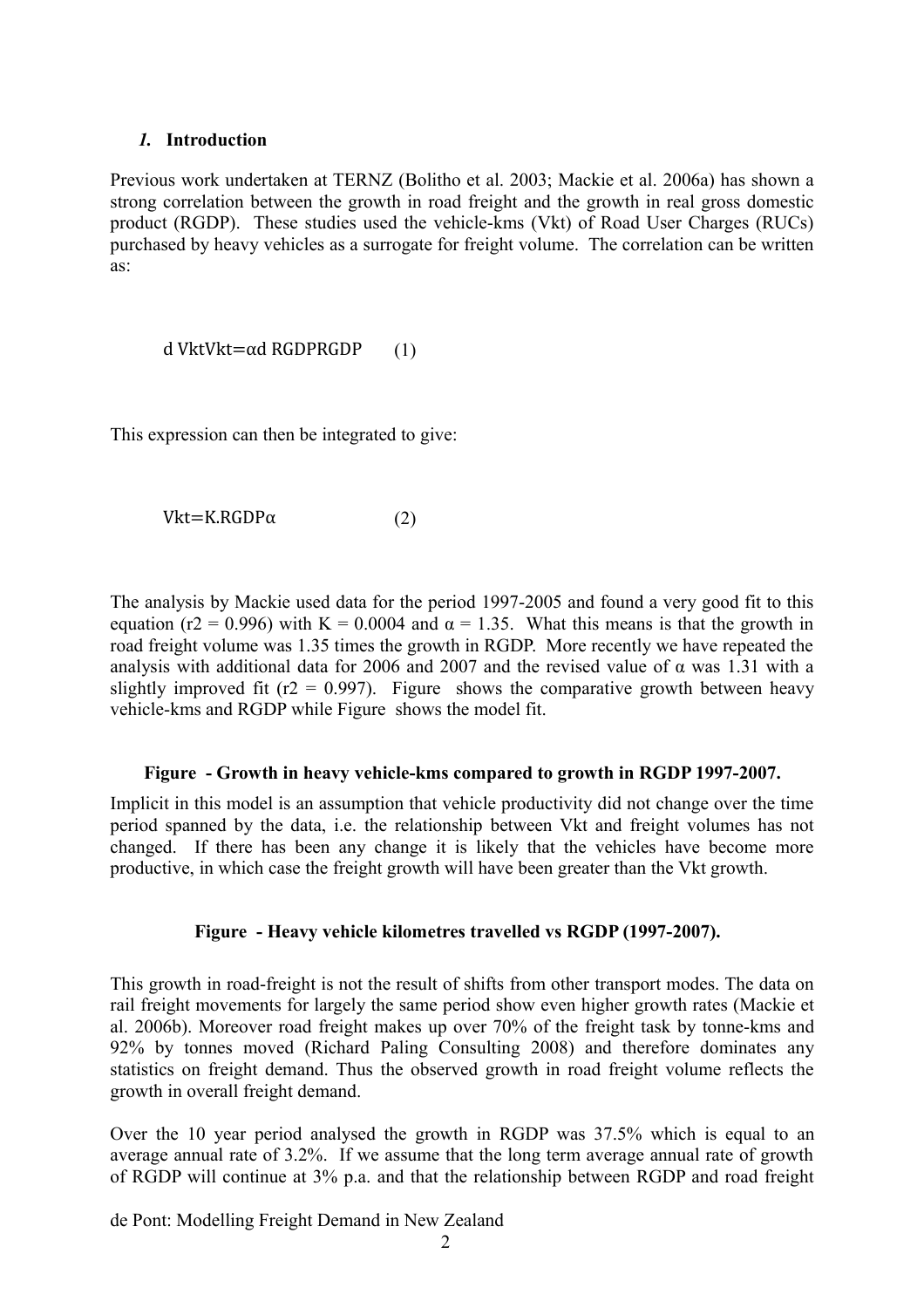does not change, then road freight volumes will double every 18 years. This is a compounding effect and thus in 36 years we would expect four times the current freight volume and so on.

The New Zealand Transport Strategy (Ministry of Transport 2008) predicts a rather more modest growth in road freight of 60% by 2040 although with a 120% increase in total freight. However, while the TERNZ model is based on "business as usual", i.e. existing trends continuing in the future, the NZTS projection is based on some significant changes in freight transport occurring. It assumes that there will be substantial modal shifts from road to coastal shipping and rail as well as some decoupling of freight growth from RGDP growth. It also assumes that RGDP growth in the future will be substantially less than it has been over the last ten years.

This pattern of freight growth exceeding RGDP growth is not unique to New Zealand. In Australia it has been predicted that the road freight task will double between 2000 and 2020 (BRTE 2006). This is based on 2.7% p.a. RGDP growth and a multiplier of 1.24. Their model also includes a factor for freight rates. In Europe they have observed an average freight growth of more than 1.2 times the growth in RGDP over the 25 countries in the European Union (ERF - IRF BPC 2007). On the other hand, in the USA, the freight task grew by only 0.62 times RGDP between 1980 and 1991 (Cambridge Systematics Inc 1997) demonstrating that it is possible to achieve economic growth without a disproportionate growth in the freight task. The idea of decoupling freight growth from economic growth is very attractive from a sustainability point-of-view and there were indications that it was achieved for road freight in the UK between 1998 and 2004. However, an analysis of the data (McKinnon 2007) indicates that, although there may have been a modest decoupling effect, most of the reduction in road freight volumes could be explained by two factors that do not represent a reduction in the freight, namely, an increased market share captured by foreign truck operators (who do not appear in the road freight statistics) and a modal shift to rail and water.

Although some in the transport industry see this projected growth in freight demand positively and take the view that we should plan to accommodate it, in the long term it is unsustainable at a number of levels:

- Freight transport is relatively energy intensive and relies heavily on oil-based fossil fuels for this energy. If freight grows faster than RGDP, this implies that the economy is becoming more energy intensive and more dependent on non-renewable energy. (There is no evidence to suggest that the increase in energy used for freight is being offset by energy use reductions elsewhere in the system).
- There is some evidence to suggest that the international demand for oil is approaching the available supply capacity. If this happens there is likely to be a rapid rise in the price and quite possibly restrictions on availability. The price volatility associated with perceptions of the risk of supply shortages was demonstrated in 2007-8 when the price of crude oil doubled in a year and then, in the following six months, dropped back to less than one third of the peak value. The effects of restricted supply were last seen in New Zealand in the 1970s when the Organisation of Petroleum Exporting Countries (OPEC) reduced its production to force prices up. Rationing of private car use through "carless" days, bans on weekend sales of petrol and a reduced open road speed limit were imposed. Increased freight demand makes the economy more vulnerable.
- To meet its Kyoto Protocol commitments the government has undertaken to reduce the per capita greenhouse gas emissions from transport to half the 2007 levels by 2040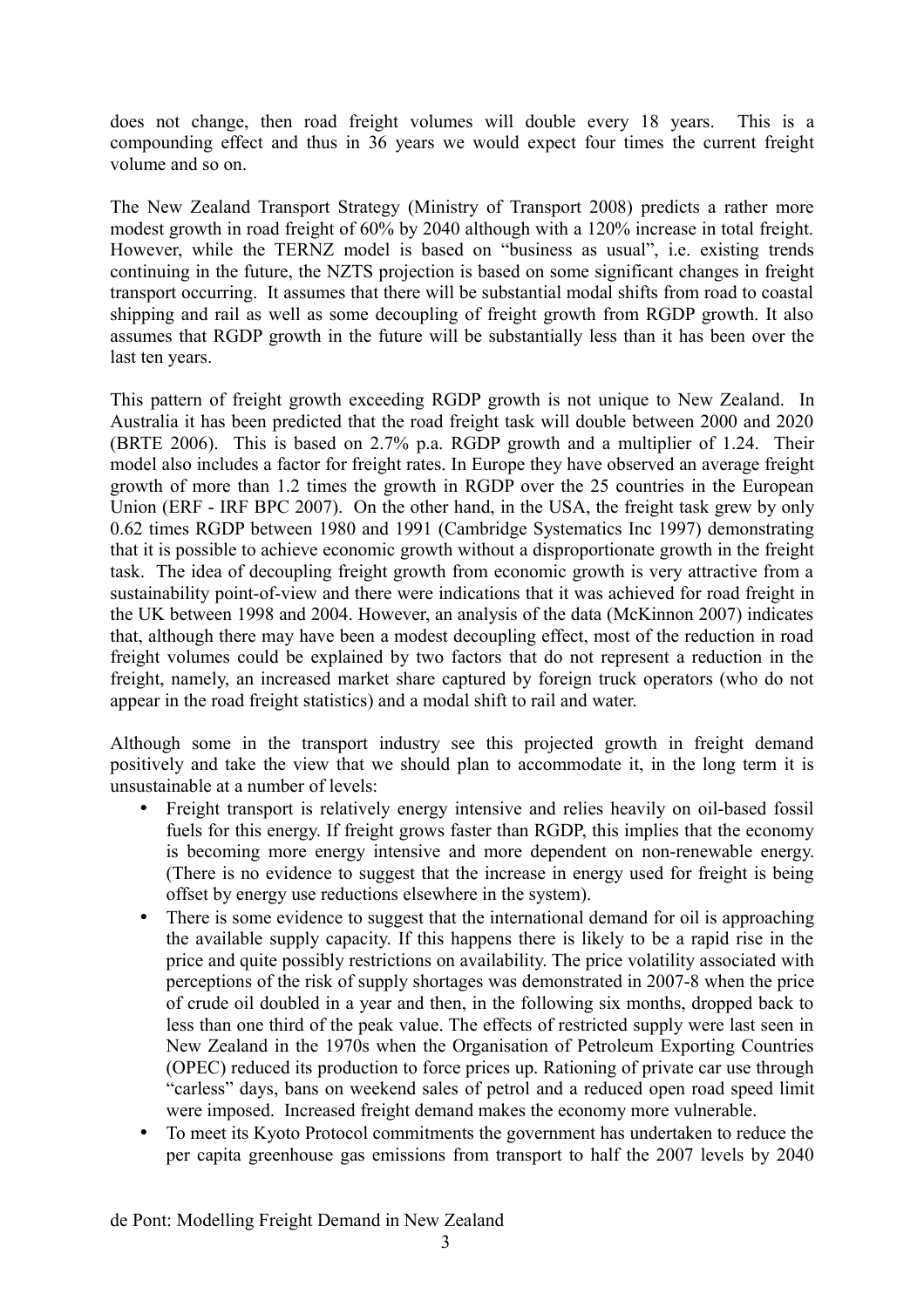(Ministry of Transport 2008). Clearly, doubling the freight task every 18 years using a transport system based on fossil fuels would make this extremely difficult to achieve.

- The air quality in some of our major urban centres (notably Auckland and Christchurch) is already of some concern with some 500 premature deaths per annum attributed to air pollution from motor vehicles (Fisher et al. 2007).
- Similarly congestion is a concern is some major urban centres resulting in pressure on the government to invest in costly new infrastructure. Large increases in road freight demand will exacerbate this problem.

The model presented above provides an accurate fit to the current "business as usual" situation but provides no insight into how we can develop a less freight-intensive economy. The only mechanism provided for reducing freight growth is reducing RGDP growth. In this paper we develop a framework for modelling the relationship between freight demand and economic activity that identifies the factors that result in freight growing faster than RGDP and provides some insights into how this might change.

# *2.* **Modelling Framework**

The modelling framework proposed here can be used to model freight at the national economy level or at the regional economy or sectoral economy level. For each economic entity the model structure remains the same but the coefficient and variable values will change.

Assume that the economic entity produces P tonnes of output. If each tonne of output has an average net value of \$v /tonne, then RGDP is given by:

 $RGDP = P \times v$  (3)

The rate of change of RGDP with respect to time is given by

 $dRGDPdt = P. dvdt + v. dPdt$  (4)

The relative change in RGDP over some time interval, *dt,* is

 $dRGDPRGDP = dvv + dPP$  (5)

That is, the relative change in RGDP is equal to the relative change in the value per tonne of goods produced plus the relative change in the quantity of goods produced.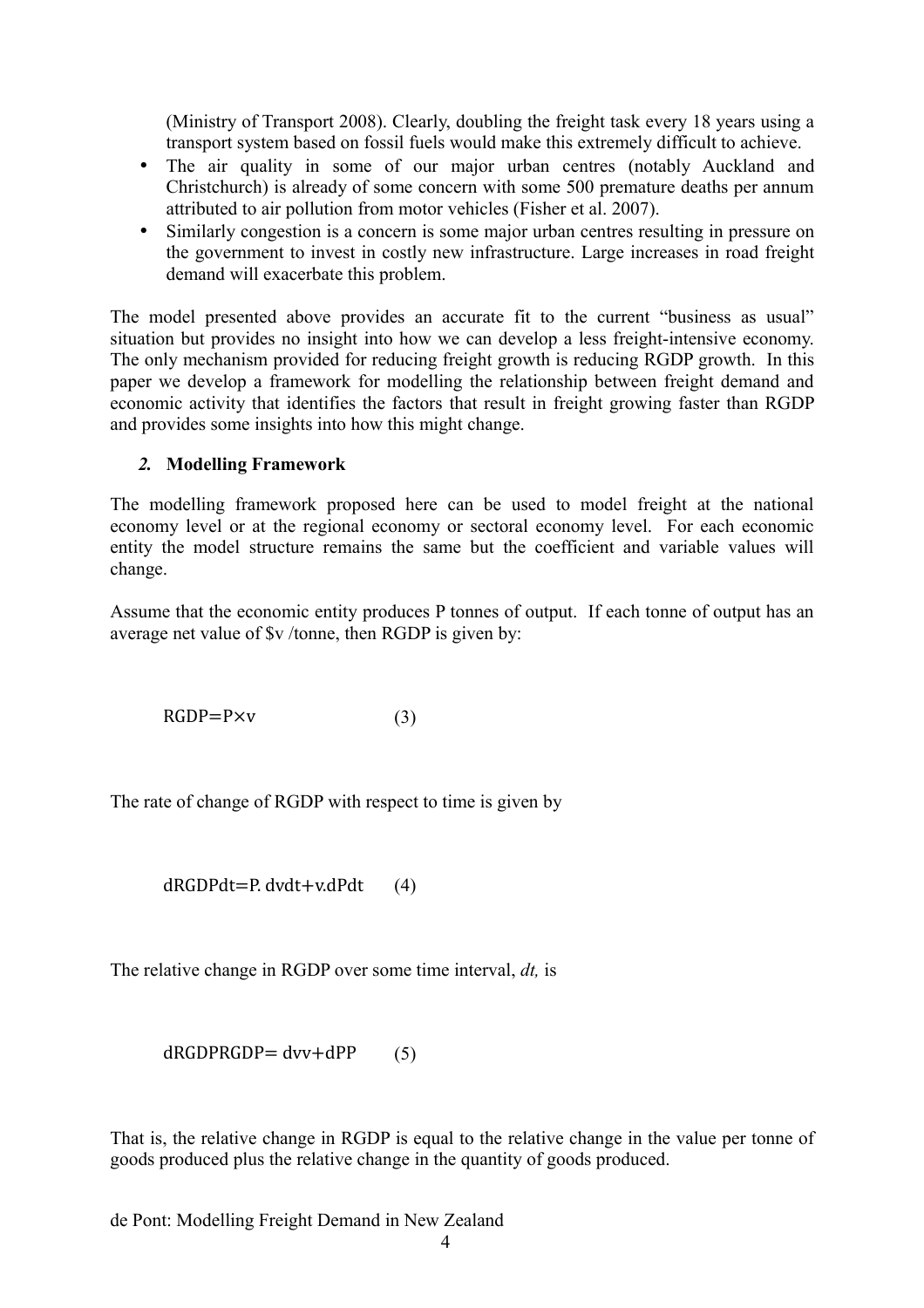Now consider the freight demand associated with producing these goods. The output, P, is transported to end-users. Let the average distance for this trip be  $s_1$  kms. For each unit of output, there are  $\alpha_2$  units of intermediate products which are transported an average distance of s<sub>2</sub> kms. Furthermore for each unit of output, there are  $\alpha_3$  units of raw materials which are transported an average distance of  $s_3$  kms. Thus the total freight movement,  $F$ , generated (in tonnes-kms) is:

$$
F = P \cdot s1 + P \cdot \alpha 2 \cdot s2 + P \cdot \alpha 3 \cdot s3 = P \cdot s1 + \alpha 2 \cdot s2 + \alpha 3 \cdot s3 \tag{6}
$$

Using the same approach as for RGDP, the relative change in freight over a time, dt, is

$$
dFF=dPP+ds1+\alpha2.s2+\alpha3.s3s1+\alpha2.s2+\alpha3.s3
$$
\n(7)

Substituting for P from equation (5)

$$
dFF = dRGDPRGDP - dvv + ds1 + \alpha2 \cdot s2 + \alpha3 \cdot s3s1 + \alpha2 \cdot s2 + \alpha3 \cdot s3
$$
 (8)

The quantity  $s1+\alpha2 \cdot s2+\alpha3 \cdot s3$  is the average tonne-kms of freight per tonne of output. We

will call this quantity freight intensity or FI. The equation then becomes:

$$
dFF = dRGDPRGDP - dvv + dFIFI
$$
\n(9)

Thus the relative change in freight demand is equal to the relative change in RGDP minus the relative change in value per unit of output plus the relative change in freight intensity. Freight intensity is similar to the transport intensity quantity which is used in other studies. Transport intensity, TI, is usually defined as the amount of transport per unit of GDP. In terms of freight demand,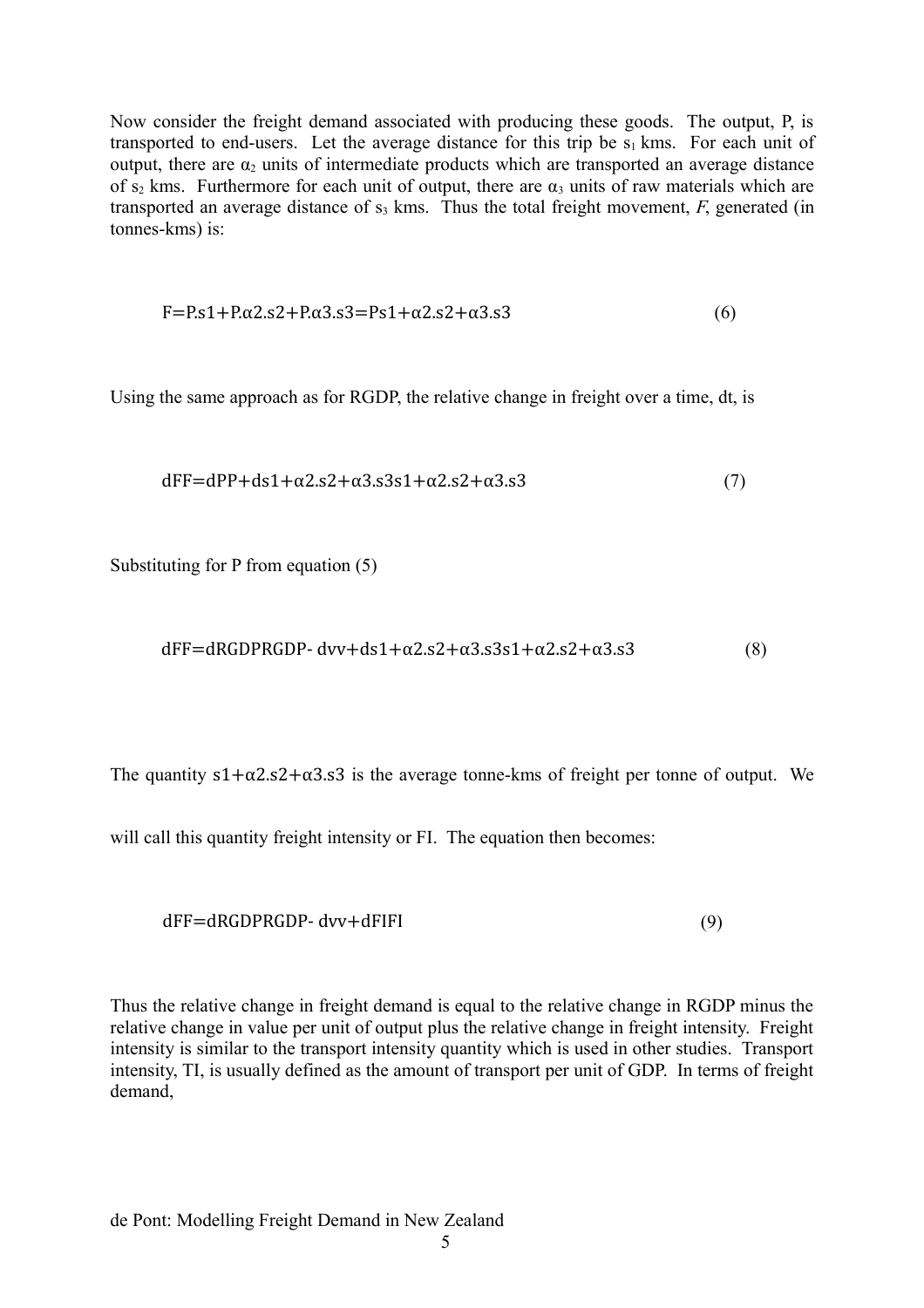Thus

$$
TI = Fly \tag{11}
$$

Differentiating and normalising

$$
dFIFI = dTITI + dvv
$$
 (12)

Thus equation (9) can be rewritten as

### dFF=dRGDPRGDP+dTITI (13)

We can relate this back to the TERNZ freight growth model shown in equation (1). The original model found that *dF/F* was equal to 1.31 x *dRGDP/RGDP.* This implies that *dTI/TI* is currently equal to 0.31 x *dRGDP/RGDP.* In the short term we would expect the average value per unit output for the whole economy to stay approximately constant in real terms and thus  $dv/v = 0$ . Thus  $dFI/FI$  is also equal to 0.31 x  $dRGDP/RGDP$ 

If we consider, say, the forestry sector it is clear that a relationship of the form shown in equation (13) would apply. When the demand for logs is low the harvesting will be done at the closest available forests because they have the lowest transport costs. Hence the TI would reduce amplifying the effect of the reducing RGDP. If demand increases more remote forests will need to be harvested and thus the average haul distance for logs increases often very substantially and hence TI also increases. Thus the TI moves in the same direction as the RGDP and amplifies its effect.

We can write the expression for Freight Intensity as follows:

 $FI=i\alpha i$ .si (14)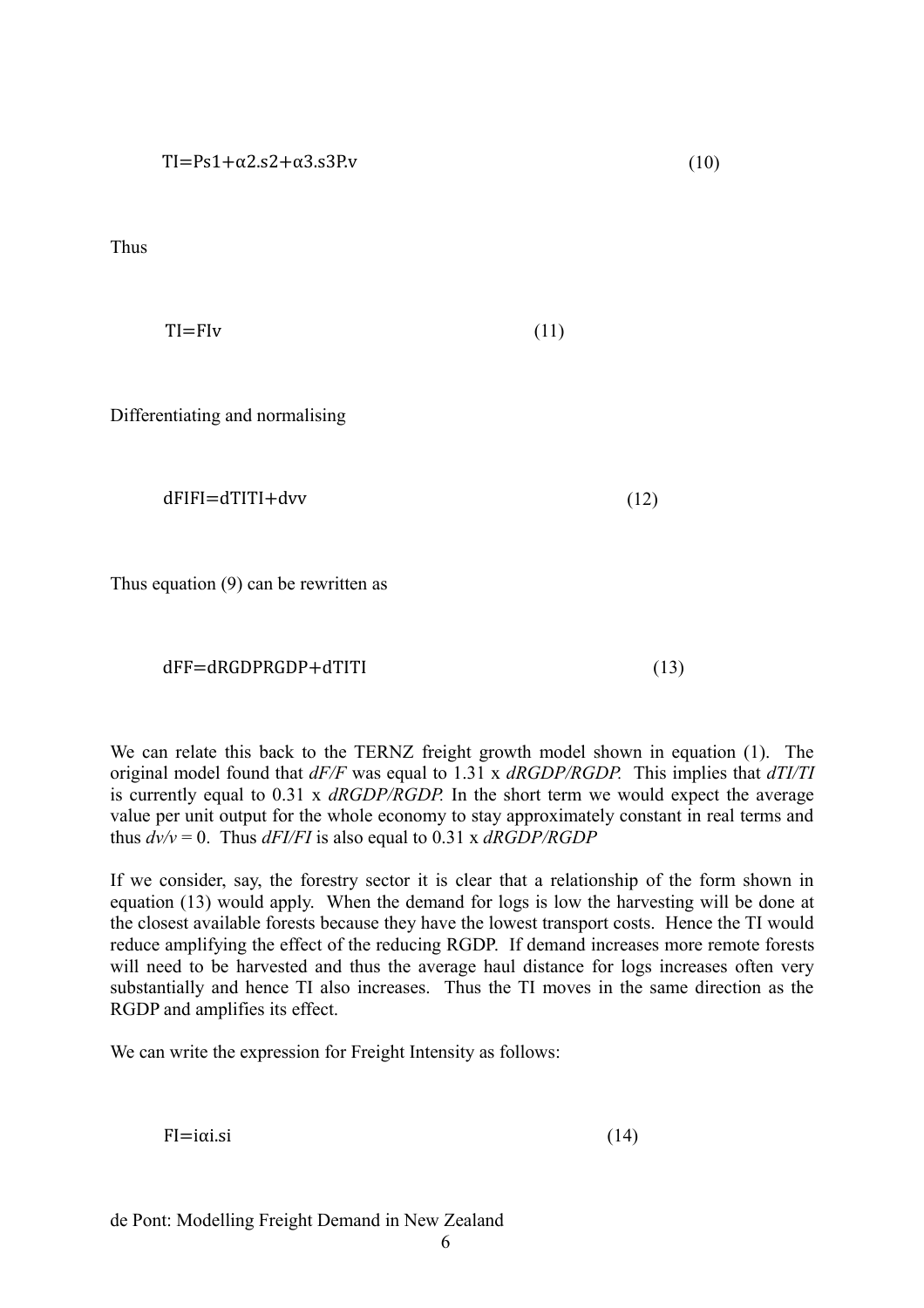Where the index, i, identifies whether the freight relates to outputs  $(i=1)$ , intermediate processes (i=2) or inputs (i=3). Note that  $\alpha_1 = 1$ .

We can expand the detail in the model by splitting the freight movements into import/export (to or from a port), intra-regional and inter-regional. We do this by introducing a new index, j, with values from 1 to 3 corresponding to the three categories. Because both i and j can assume values from 1 to 3 both  $\alpha$  and  $s$  can be represented by 3 x 3 arrays. This is illustrated in the table below.

|  |  |  |  |  | Table - Modelling framework freight intensity parameters. |
|--|--|--|--|--|-----------------------------------------------------------|
|--|--|--|--|--|-----------------------------------------------------------|

|              | <b>Import/Export</b>     | <b>Intra-Regional</b>    | Inter-regional           |
|--------------|--------------------------|--------------------------|--------------------------|
| Output       | $\alpha_{II}$ , $S_{II}$ | $\alpha_{12}$ , $S_{12}$ | $\alpha_{13}, s_{13}$    |
| Intermediate | $a_{21}$ , $S_{21}$      | $\alpha_{22}, s_{22}$    | $\alpha_{23}, \, S_{23}$ |
| Input        | $\alpha_{31}$ , $S_{31}$ | $\alpha_{32}, s_{32}$    | $\alpha_{33}, s_{33}$    |

To implement the model we need to determine the current values of  $\alpha$  and  $\beta$  and to determine the factors that drive changes in  $\alpha$  and *s*. Relationships between the rates of change in  $\alpha$  and *s* and key driving factors such as fuel price, exchange rate, population etc still need to be developed

# *3.* **AN EXAMPLE APPLICATION**

Applying the modelling framework requires data to calibrate it and obtaining this data can be challenging. In this section we will illustrate the process by applying the framework to the dairy sector. The dairy sector is a relatively simple case to analyse because more than 95% of its production is exported and about 95% of the milk is processed by a single company.

The most recent year for which we have detailed data is 2006-07. In that year 15,134 Ml of milk was produced (Livestock Improvement Corporation Limited 2007) and 2.099Mt of dairy products were exported (Richard Paling Consulting 2008). Domestic consumption was calculated using the per capita consumption rates for 2005 given by (International Dairy Federation 2007) and the 2007 population figures from Statistics New Zealand. The results were 0.392Mt of liquid milk and 0.108Mt of butter, cheese and other dairy products. Thus the total amount of output product produced by the industry was 2.599Mt. This is P in the modelling framework.

In the data for the dairy industry presented by Paling (2008) the country is divided into seven regions. Using these same seven regions and the freight figures given by Paling we can derive the table of  $\alpha_{ii}$  values for the modelling framework. This is shown in

below.Note that  $\alpha$  x P gives the amount of freight in each of the categories. It is notable that the amount of milk going into the system (bottom row of the table) is approximately six times as large as the amount of final product.

From the movements we can derive the average distance for each category of freight. These are shown in [Table .](#page-7-0) 96% of dairy exports go through six ports. For each of these ports it is reasonably obvious which processing facilities will supply them and thus the average distance can be calculated. The inter-regional movements are similarly dominated by a small number of links and so the distance can be estimated easily. The intra-regional movements are primarily the milk tanker movements. The data provided by Paling (2008) indicates an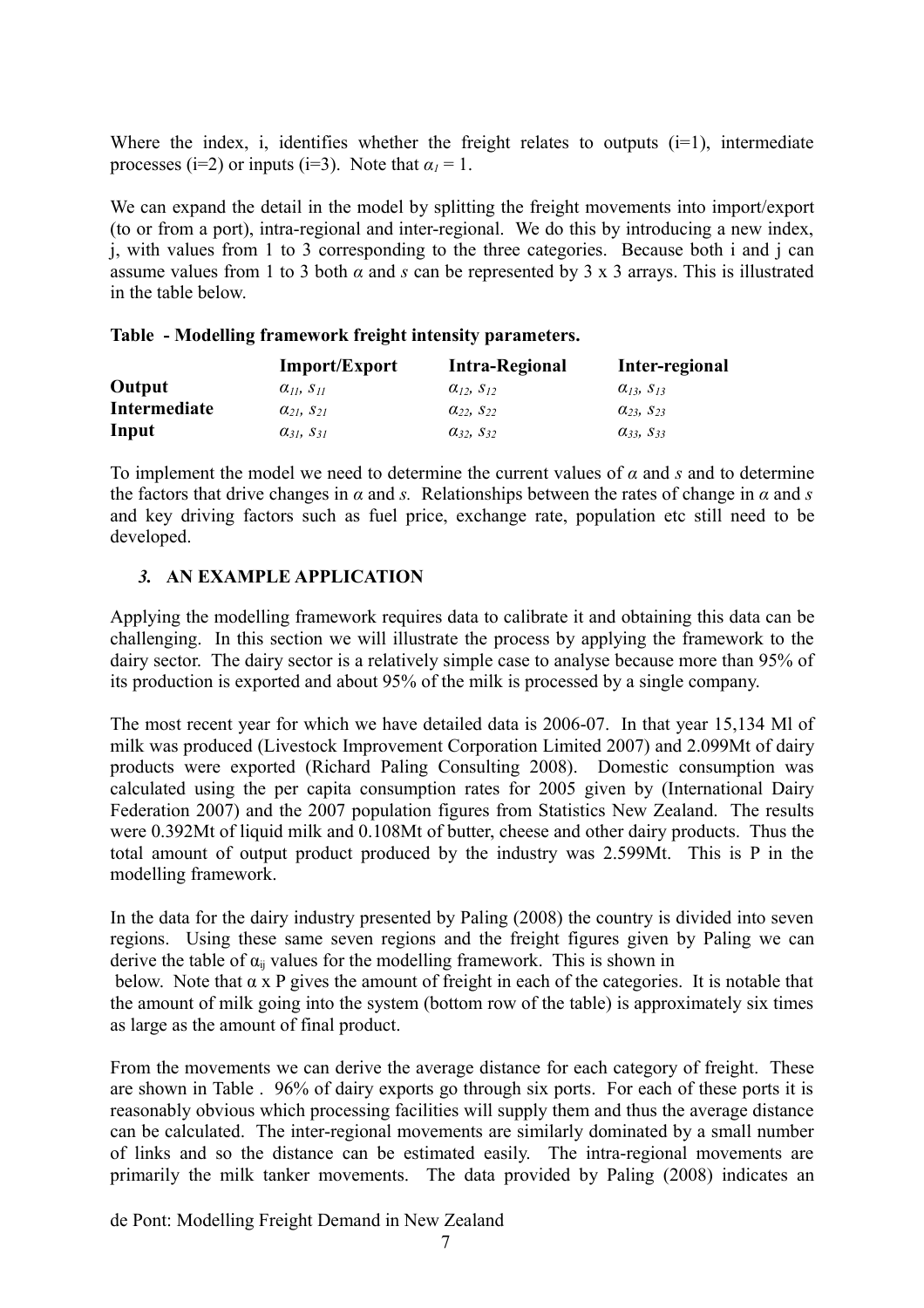average loaded travel distance of 88km. However, tankers collecting milk can, at best achieve 50% utilisation and thus this implies an average trip length in excess of 176km. Fonterra's 2004 annual report (Fonterra 2004) presents data that shows an average trip length of 130km. Assuming 46% utilisation this gives an average loaded distance of 60km. This is the figure that has been used.

### <span id="page-7-1"></span>**Table - Modelling framework α values for the dairy industry.**

|              | <b>Import/Export</b> | Intra-Regional | Inter-regional |
|--------------|----------------------|----------------|----------------|
| Output       | 0.81                 | 0.15           | 0.04           |
| Intermediate | 0.00                 | 1.01           | 0.06           |
| Input        | $0.00\,$             | 5.84           | 0.15           |

## <span id="page-7-0"></span>**Table - Modelling framework distance, s, values.**

|              | Import/Export | <b>Intra-Regional</b> | Inter-regional |
|--------------|---------------|-----------------------|----------------|
| Output       | 114           | 60                    |                |
| Intermediate |               | 60                    | 204            |
| Input        |               | 60                    |                |

If we multiply the  $\alpha$  and s values together we get the relative contribution of each freight component to the freight intensity of the industry. This is shown in [Table .](#page-7-2) From this it is clear that the largest contribution to freight intensity in the dairy industry comes from the collection of milk, even though the average distance travelled is the smallest.

### <span id="page-7-2"></span>**Table - Modelling framework contributions to freight intensity for the dairy industry.**

|              | <b>Import/Export</b> | <b>Intra-Regional</b> | Inter-regional |
|--------------|----------------------|-----------------------|----------------|
| Output       | 92.1                 | 90                    |                |
| Intermediate | 00                   | 60.3                  | 12.6           |
| Input        | 00                   | 350.6                 | 18.6           |

Fonterra has recognised this and in their 2007 annual report (Fonterra 2007) they describe a milk concentration plant that they are building which they expect will reduce their annual vehicle-kms by 1.5 million. This plant only serves one catchment area supplying one dairy factory and yet will save about 2% of the total vehicle-kms travelled by tankers.

### *4.* **Sectoral RGDP Growth**

To try to identify the factors that might influence freight intensity we reviewed the historical growth of RGDP by sector. The results of this were rather surprising. We expected that part of the reason that the multiplier in equation (1) was relatively high for New Zealand would be because the more freight intensive sectors of the economy were growing faster than the less freight intensive sectors. However, this was not the case.

Statistics New Zealand publishes GDP data broken down to 27 industry sectors. In the published data these are then grouped into 11 higher level categories and then grouped again into three categories; primary industries, goods-producing industries and service industries. [Figure](#page-8-0) shows the growth in RGDP for these broad categories compared to the growth in truck kms. The growth in truck kms is much greater than the RGDP growth in the two sector groups that would be expected to generate freight demand. It is quite similar to the growth in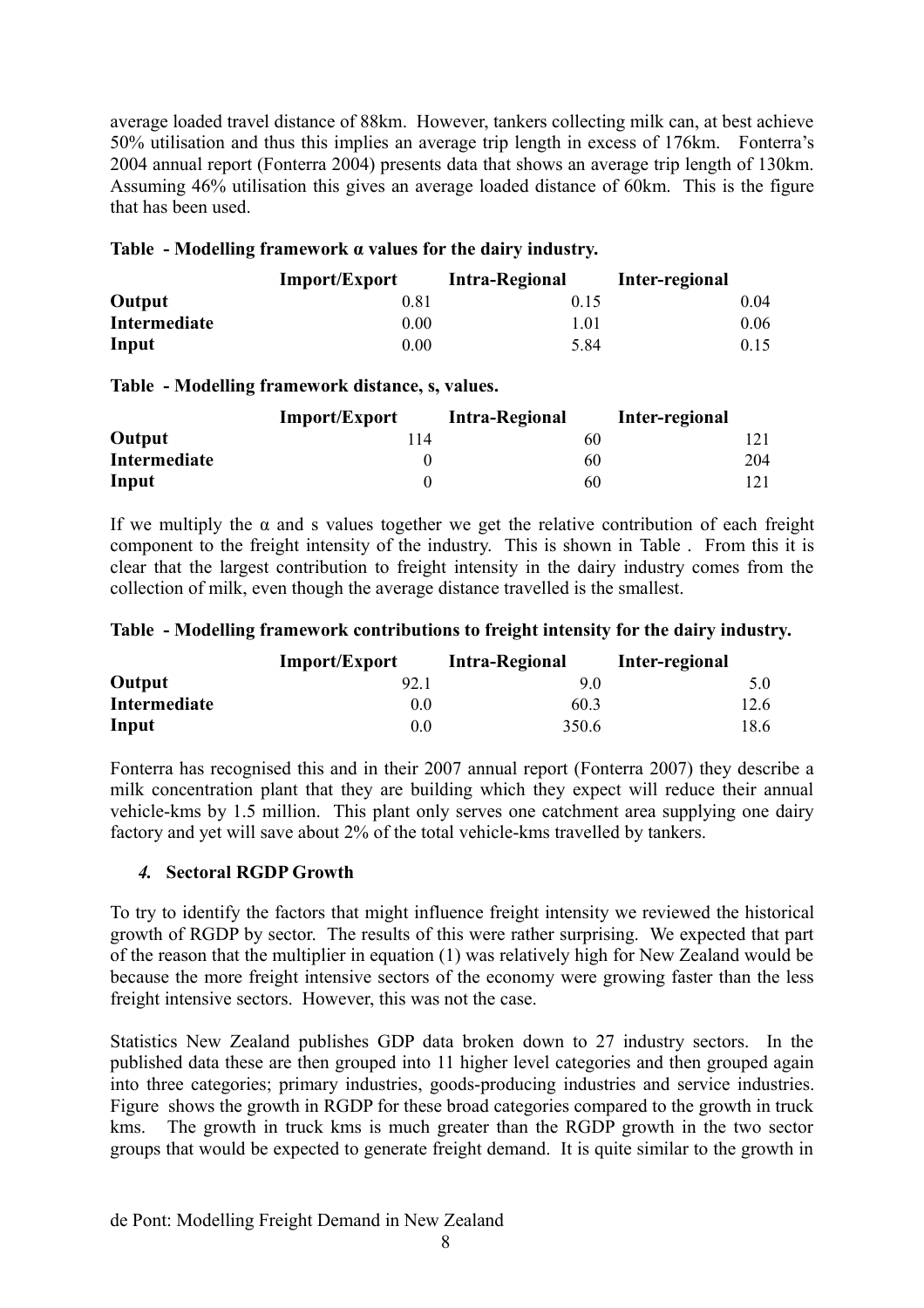the service industry group but it should be noted that the service industries include the transport sector.



### <span id="page-8-0"></span>**Figure - Indexed growth RDGP by broad industry category and truck-kms.**

Interestingly when we look at a breakdown of the components of the service industries group we find that the growth in truck-kms is significantly greater than the growth in transport RGDP as shown in [Figure .](#page-9-1) It is also significantly greater than the growth in wholesale trade which is a service industry that might be expected to generate significant freight demand. Furthermore the sector in the service industries group with the greatest growth is communications which would not be expected to contribute substantially to freight demand.

Moreover if we look at the ratio of transport RGDP to truck-kms as shown in [Figure](#page-9-0) we see that there have been a steady decline. Because there has been no significant increase in the modal share of road transport over this period, this implies that trucks are travelling further to achieve the same revenues. This is consistent with increasing lead distances and hence increasing freight intensity.

The fact that the growth in RGDP for the industry sectors that should be more freight intensive is less than that of the sectors that should be less freight intensive suggests that the increase in freight intensity for the sectors that drive freight demand is greater than shown by the original model relating freight growth to RGDP growth.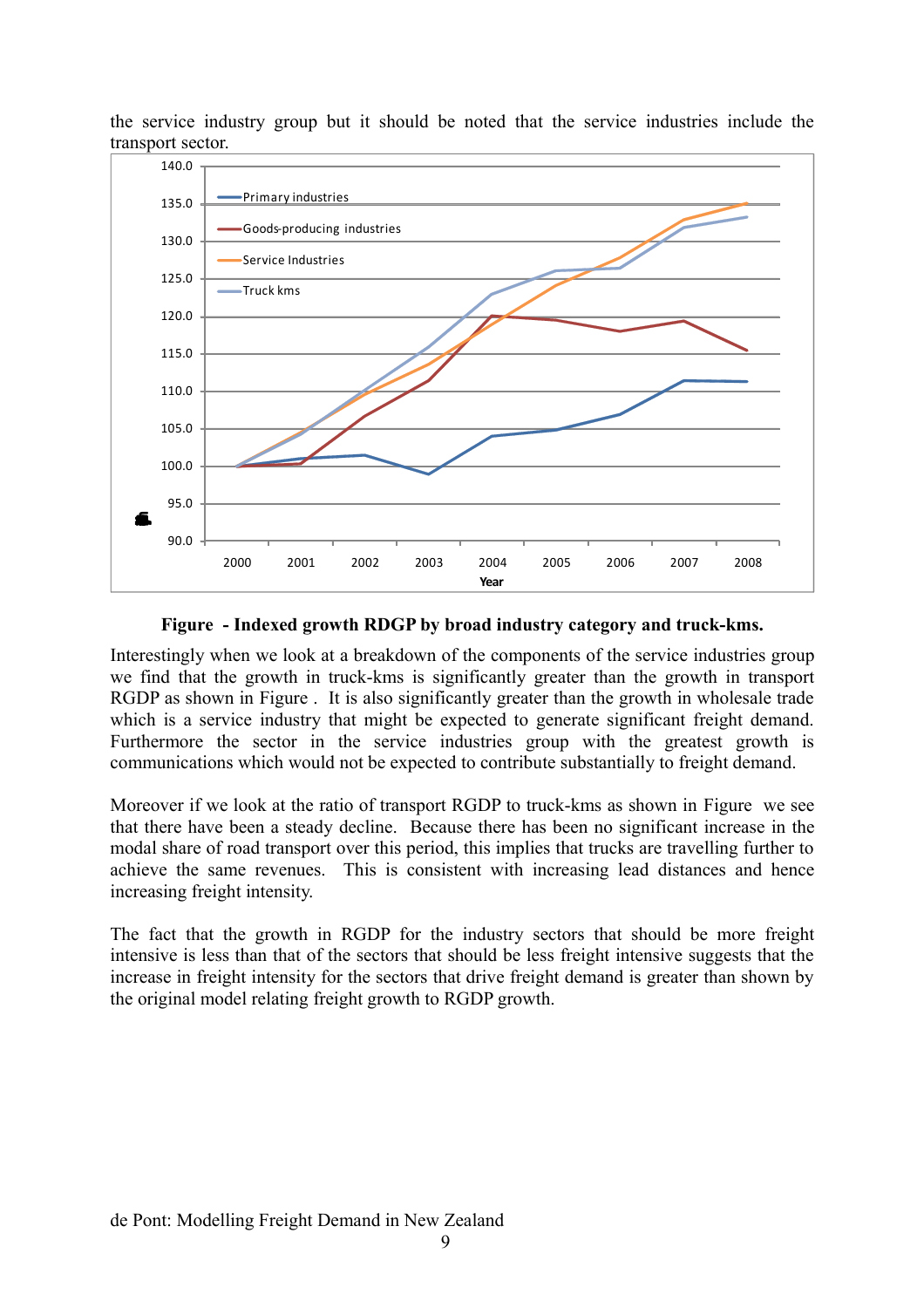

<span id="page-9-1"></span>**Figure – Growth of service industry components compared to truck-kms.**



<span id="page-9-0"></span>**Figure – Change in Transport RGDP per truck-km travelled.**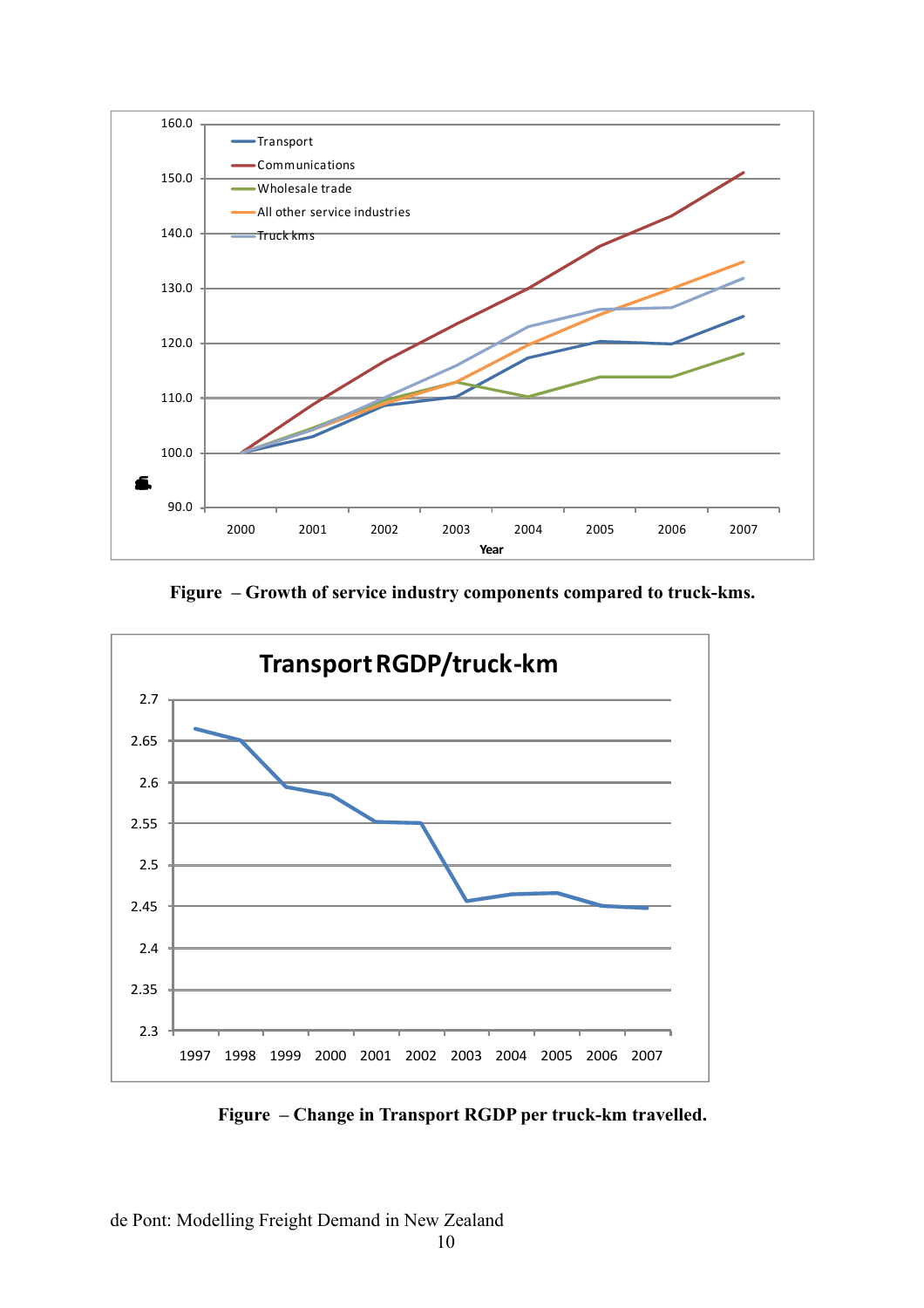# *5.* **Conclusions**

A simple model relating the growth in freight demand to the growth in RGDP provides a good fit to the observed data over the last 10 years. This model shows that, in New Zealand, freight demand is growing at a rate that is 30% higher than the growth in RGDP. In the longer term this is unsustainable.

Although this model provides a good fit to the data, it does not provide any useful insights for addressing the issue. A new modelling framework has been developed that explains the mechanisms by which freight growth will exceed RGDP growth.

A review of the RGDP growth of industry sector groups shows that the sectors that are expected to be more freight intensive have, in fact, grown at below the average rate over the period analysed. This implies that the increase in freight intensity has been greater than the average for those industry sectors.

Further work is required to calibrate the modelling framework for the different industry sectors and to identify the factors that drive the changes in freight intensity.

# *6.* **References**

- Bolitho, H., Baas, P. H., and Milliken, P. (2003). "Heavy vehicle movements in New Zealand. Final report." TERNZ Ltd, Auckland.
- BTRE (2006). "Freight Measurement and Modelling in Australia". Bureau of Transport and Regional Economics, Canberra.
- Cambridge Systematics Inc (1997). "A guidebook for forecasting freight transportation demand". Washington, DC., Transportation Research Board, National Research Council**:** 163.
- ERF IRF BPC (2007). "European Road Statistics 2007". Brussels, European Union Road Federation (ERF), the Brussels Programme Centre of International Road Federation (IRF).
- Fisher, G., Kjellstrom, T., Kingham, S., Hales, S., and Shrestha, R. (2007). "Health and Air Pollution in New Zealand." Health Research Council of New Zealand, Ministry for the Environment, Ministry of Transport, Wellington.
- Fonterra (2004). "Fonterra Annual Report 2003-04". Fonterra Ltd, Auckland.
- Fonterra (2007). "Fonterra Annual Report 2007". Fonterra Ltd, Auckland.
- International Dairy Federation (2007). "The World Dairy Situation 2007." International Dairy Federation, Brussels.
- Livestock Improvement Corporation Limited (2007). "New Zealand Dairy Statistics 2006/07." Dairy InSight, Hamilton.
- Mackie, H., Baas, P. H., and Manz, H. (2006a). "Prediction of New Zealand`s freight growth by 2020." TERNZ, Auckland.
- Mackie, H., Baas, P. H., and Manz, H. (2006b). "The contestability of New Zealand`s road freight task by rail." TERNZ, Manukau City.
- McKinnon, A. C. (2007). "Decoupling of Road Freight Transport and Economic Growth Trends in the UK: An Exploratory Analysis." Transport Reviews **27**(1): 37-64.
- Ministry of Transport (2008). "The New Zealand Transport Strategy". Ministry of Transport, Wellington.